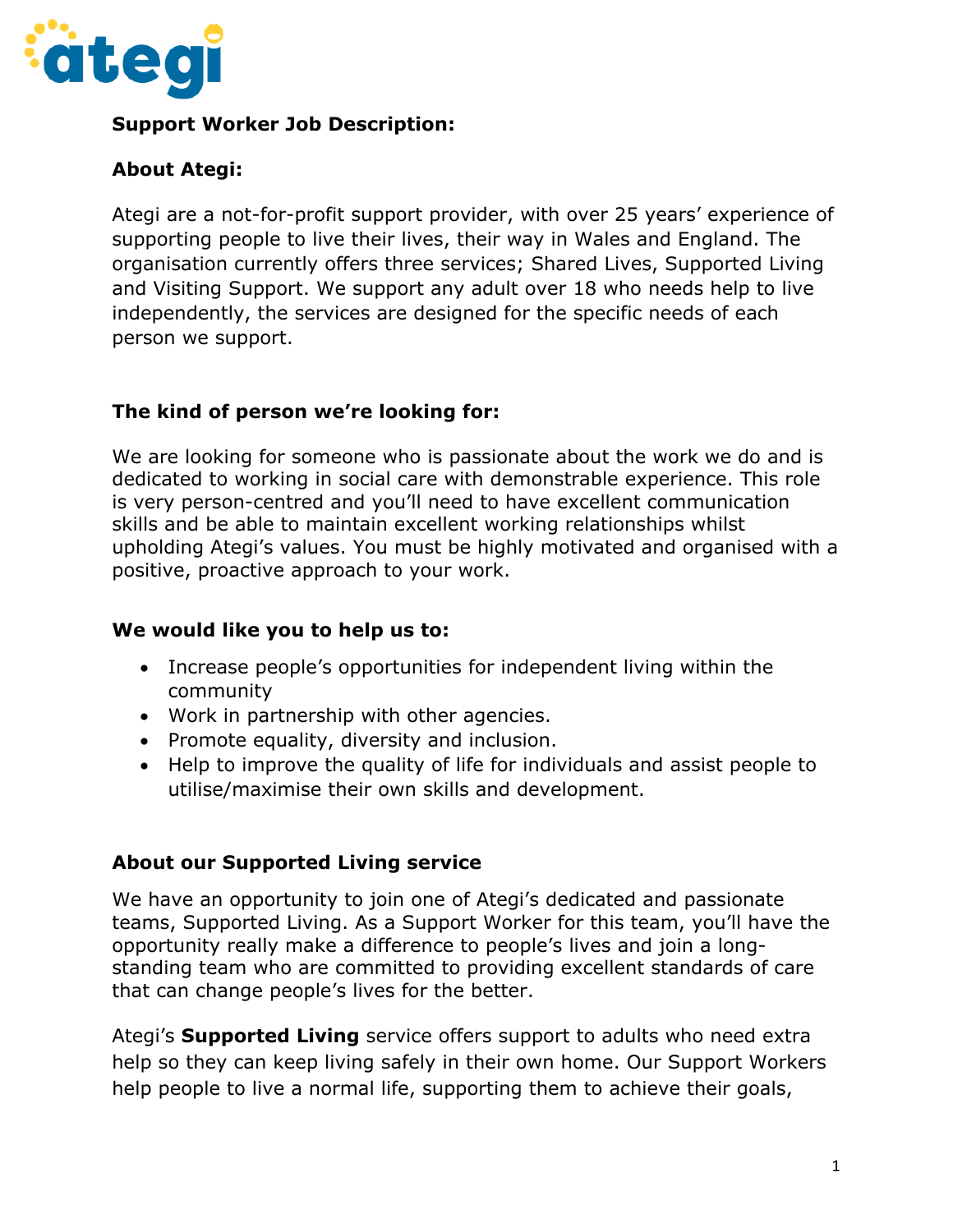

participate in social and leisure activities, we even support people with their education. Our Supported Living staff help people to live happily and safely at home by guiding them in how to look after their house, pay their bills, as well as supporting them to maintain and build happy relationships with others. Our trained Supported Living staff build up the people they support, helping them be part of their community and give them the skills they need to live independently in their home.

## **Supported Living stories: Trevor**

One of our clients, Trevor, used to play golf as a little boy, he even still had a trophy! Trevor used to love golf, so we worked with him to be able to enjoy his passion again. Our Supported Living staff started taking him first to play at pitch and putt, then onto a driving range and finally graduating to Trevor playing at a golf club. By building up Trevor slowly in small stages, our Supported Living staff were able to grow his confidence and his ability, setting him up to succeed.

As well as supporting Trevor to play golf, our Supported Living staff helped him to live happily and safely in his own home. Trevor initially struggled to keep his home clean and tidy, our staff supported him build confidence in his abilities. They started with small tasks, so cleaning one window, vacuuming one room - over time building on this routine and adding to it. Now Trevor is very house proud, he vacuums the whole house and cleans all his windows!

#### **Quote from a family member of one of our service users:**

"Trevor is a completely different person as a result of your care and compassion. He has transformed from being a difficult, sometimes unhappy and uncooperative person, prone to outbursts and antisocial behaviour, to someone who is a pleasure to visit and take out for meals and activities... You (and your team) have always treated Trevor with respect and guided him allowing him to become as independent as he can be with his disability and he is now so proud of what he can do 'by himself'..."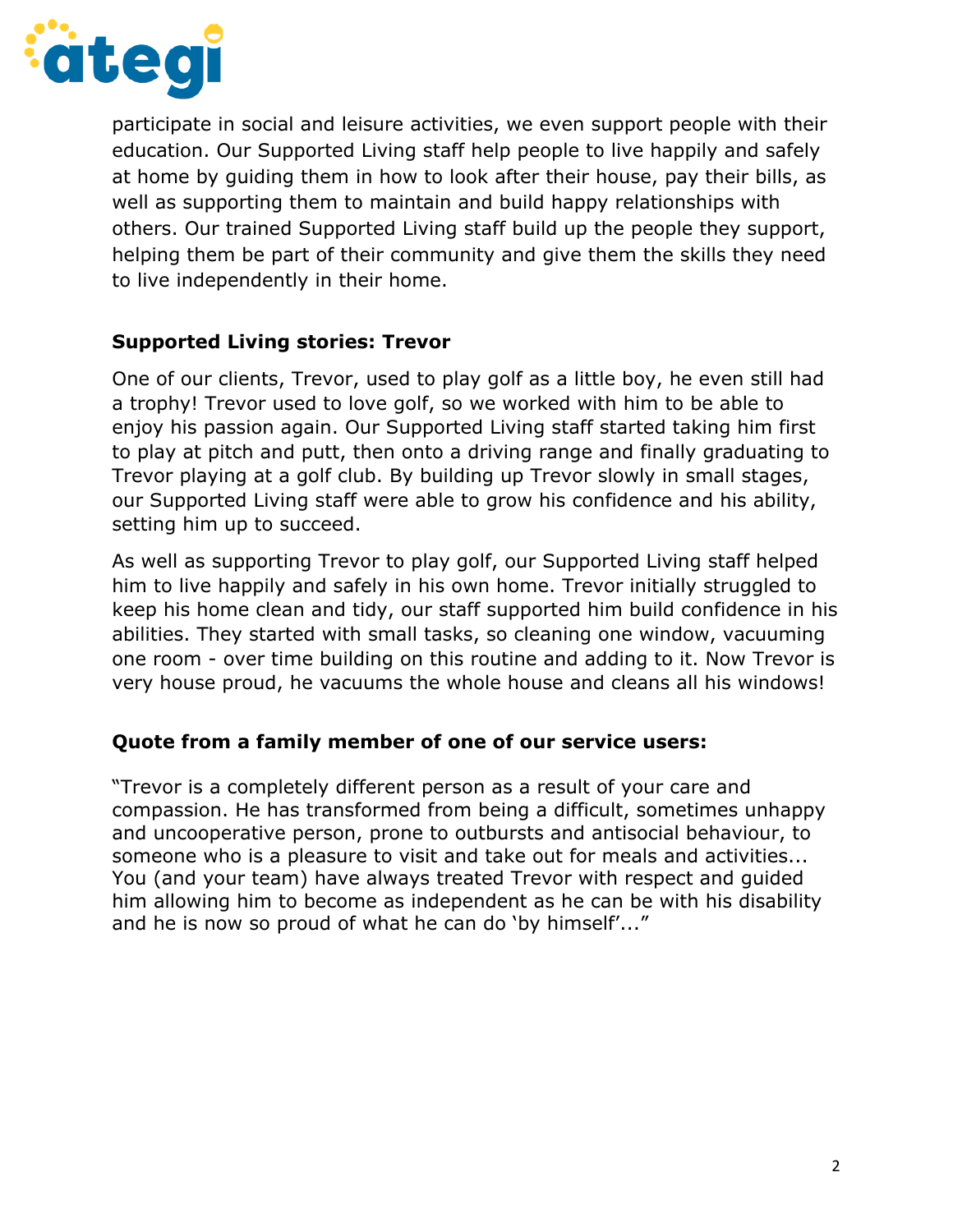

## **What Ategi can offer you:**

- A competitive Employee Assistance Plan (Health Shield), with a yearly allowance on dental care; optical care; chiropody; general health and wellbeing-related expenses and other services such as GP, counselling and discounts on at least 100 online retailers.
- Paid DBS application and renewal.
- Funded CQC/CIW NVQ Training

## **Duties include:**

- To assist with the general support of the service user as per their personal plans and needs assessment. Support their personal development through the implementation of individual personal plans and monitor them.
- To assist with intimate personal care such as personal dressing, personal hygiene, bathing and offer support in a sensitive manner, taking account of the abilities and health & emotional needs of the individual and support them through change and transitions.
- To work closely with other colleagues and co-operate with statutory bodies and other local services to maintain a high standard of service.
- To liaise with families, friends, advocates, external agencies and the staff team to provide a consistent approach that meets individual needs.
- To assist and encourage people to become integrated members of their community by promoting the use of community-based leisure and recreational activities, creating opportunities so that service users develop, establish and maintain personal relationships and social networks.
- To participate in ongoing training in line with Ategi's policies. Successfully complete medication training, as well as to take and pass a medication proficiency test after training has been received.
- To have, or attain, appropriate NVQ/QCF qualifications for the job role.
- To assist in maintaining accurate records i.e., finances, service user personal records, health and safety, monitoring records and any other necessary paperwork in agreement with the line manager.

## **The ideal candidate will:**

• Have strong personal values - having consideration and showing respect for others / being polite to others.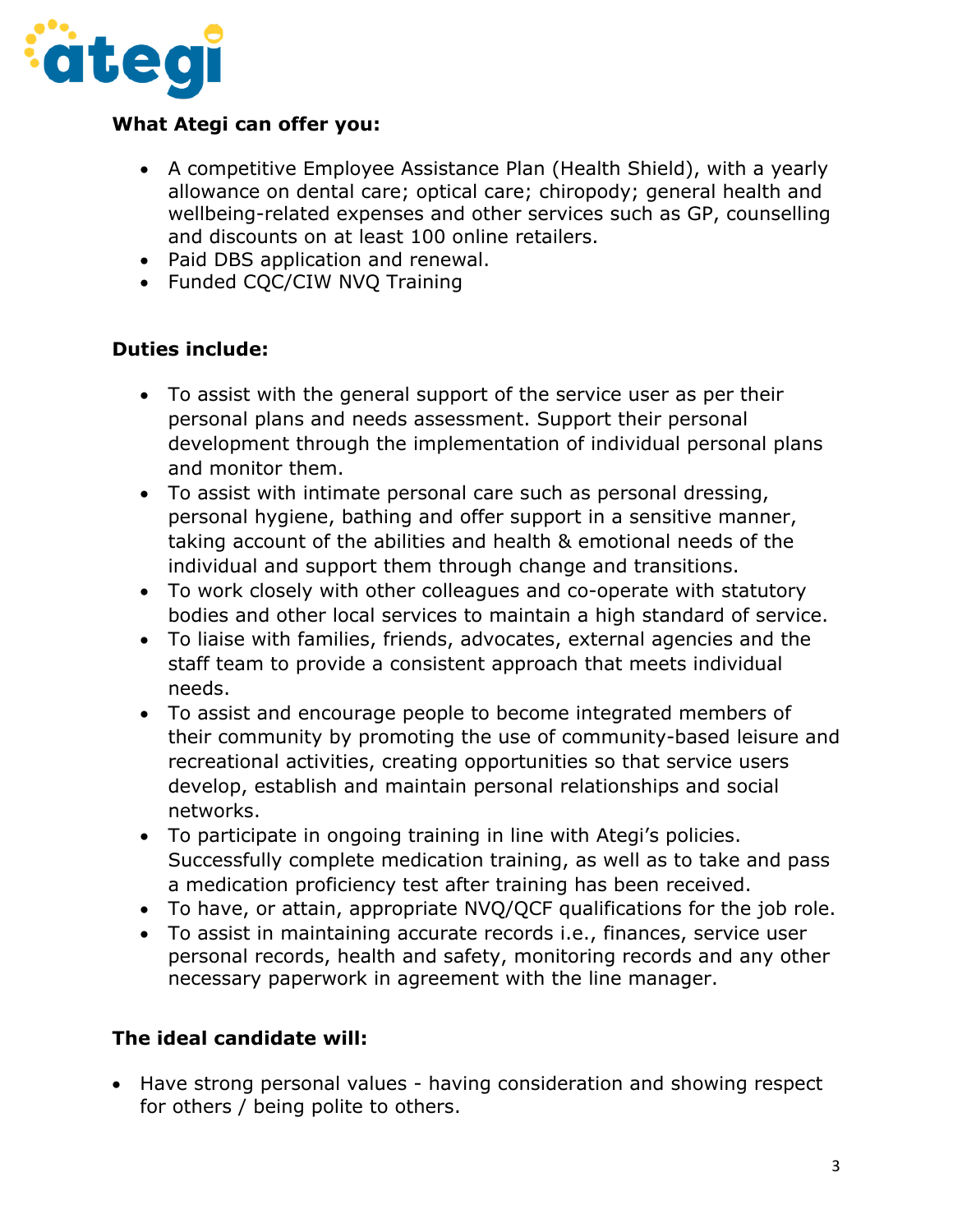

- Ability to relate well with individuals and to promote equal opportunities and respect diversity, cultures and values and have an interest in hobbies and leisure activities and a willingness to share these with others.
- Be friendly, helpful, kind, caring, honest, and patient.
- Have a full clean driving licence, fully comp insurance (for business use) and are willing to use your own vehicle.
- A satisfactory enhanced disclosure checks via the criminal records bureau (DBS).
- NVQ/QCF level 2 or 3 in Health & Social Care or to work towards completing QCF level 2 or 3 in Health & Social Care.

|                   | <b>Expertise / Competence / Skills</b>                                                                                      | <b>Method of</b>                                        |
|-------------------|-----------------------------------------------------------------------------------------------------------------------------|---------------------------------------------------------|
|                   |                                                                                                                             | <b>Assessment</b>                                       |
|                   | Excellent communication and listening skills                                                                                | Application form /<br>Interview/ probationary<br>period |
|                   | Ability to follow clear and precise plans without deviation                                                                 | Interview/ probationary<br>period                       |
|                   | Ability to follow instructions from others                                                                                  | Interview/ probationary<br>period                       |
| $\bullet$         | Ability to understand people and their needs                                                                                | Interview/ probationary<br>period                       |
|                   | Ability to be a role-model to others                                                                                        | Interview/ probationary<br>period                       |
|                   | The ability to complete domestic skills $-$ and willingness<br>to share these with others                                   | Interview/probationary<br>period                        |
|                   | Ability to work alone and as part of a team being and to<br>be able to take responsibility and using your own<br>initiative | Application form /<br>Interview/probationary<br>period  |
|                   | Good timekeeping                                                                                                            | Interview/probationary<br>period                        |
| <b>Experience</b> |                                                                                                                             |                                                         |
|                   | Past experience of working in the care sector                                                                               | Application form                                        |

# **Support Worker – Person Specification**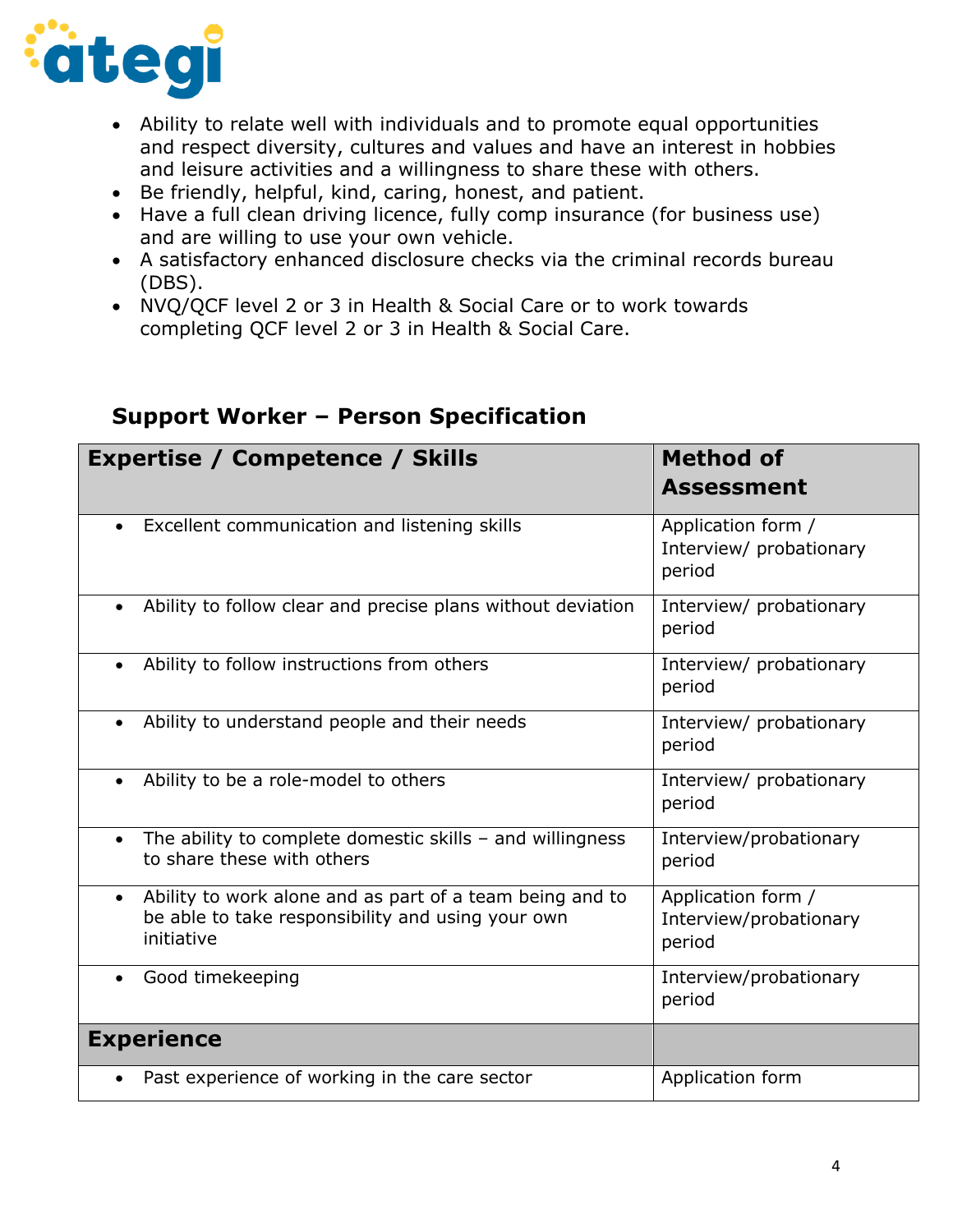

| Working as part of a team or alone working                                                                                               | Application form / Interview                           |
|------------------------------------------------------------------------------------------------------------------------------------------|--------------------------------------------------------|
| Following individual personal plans                                                                                                      | Interview/ probationary<br>period                      |
| Life experience and skills that can be shared with others<br>$\bullet$                                                                   | Application form / Interview                           |
| Recording written information                                                                                                            | Interview/ probationary<br>period                      |
| The ability to record finances accurately<br>$\bullet$                                                                                   | Interview/ probationary<br>period                      |
| <b>Specific Qualities (i.e. attitudes)</b>                                                                                               |                                                        |
| Strong personal values - having consideration and<br>showing respect for others / being polite to others                                 | Interview/probationary<br>period                       |
| Ability to relate well with individuals and to promote<br>$\bullet$<br>equal opportunities and respect diversity, cultures and<br>values | Interview/probationary<br>period                       |
| Ability and willingness to show assertiveness<br>$\bullet$<br>appropriately                                                              | Interview/probationary<br>period                       |
| An interest in hobbies and leisure activities and a<br>$\bullet$<br>willingness to share these with others                               | Application form /<br>Interview/probationary<br>period |
| Flexible approach to working with individuals and working<br>$\bullet$<br>across the organisation                                        | Application form /<br>Interview/probationary<br>period |
| Positive characteristics and attitudes - friendly, helpful,<br>$\bullet$<br>kind, caring, honest, patient etc                            | Interview/probationary<br>period                       |

| • Essential Criteria                                                                                                                        | <b>Method of</b><br><b>Assessment</b>                |
|---------------------------------------------------------------------------------------------------------------------------------------------|------------------------------------------------------|
| • Car driver willing to use your own vehicle (with a full<br>clean driving license and fully comp insurance - to cover<br>for business use) | Application form / 1:1<br>Interview/ documents       |
| • A satisfactory enhanced Disclosure check via the criminal<br>records bureau (DBS)                                                         | Application form / 1:1<br>Interview/ DBS certificate |
| Satisfactory references<br>$\bullet$                                                                                                        | Application form/HR                                  |